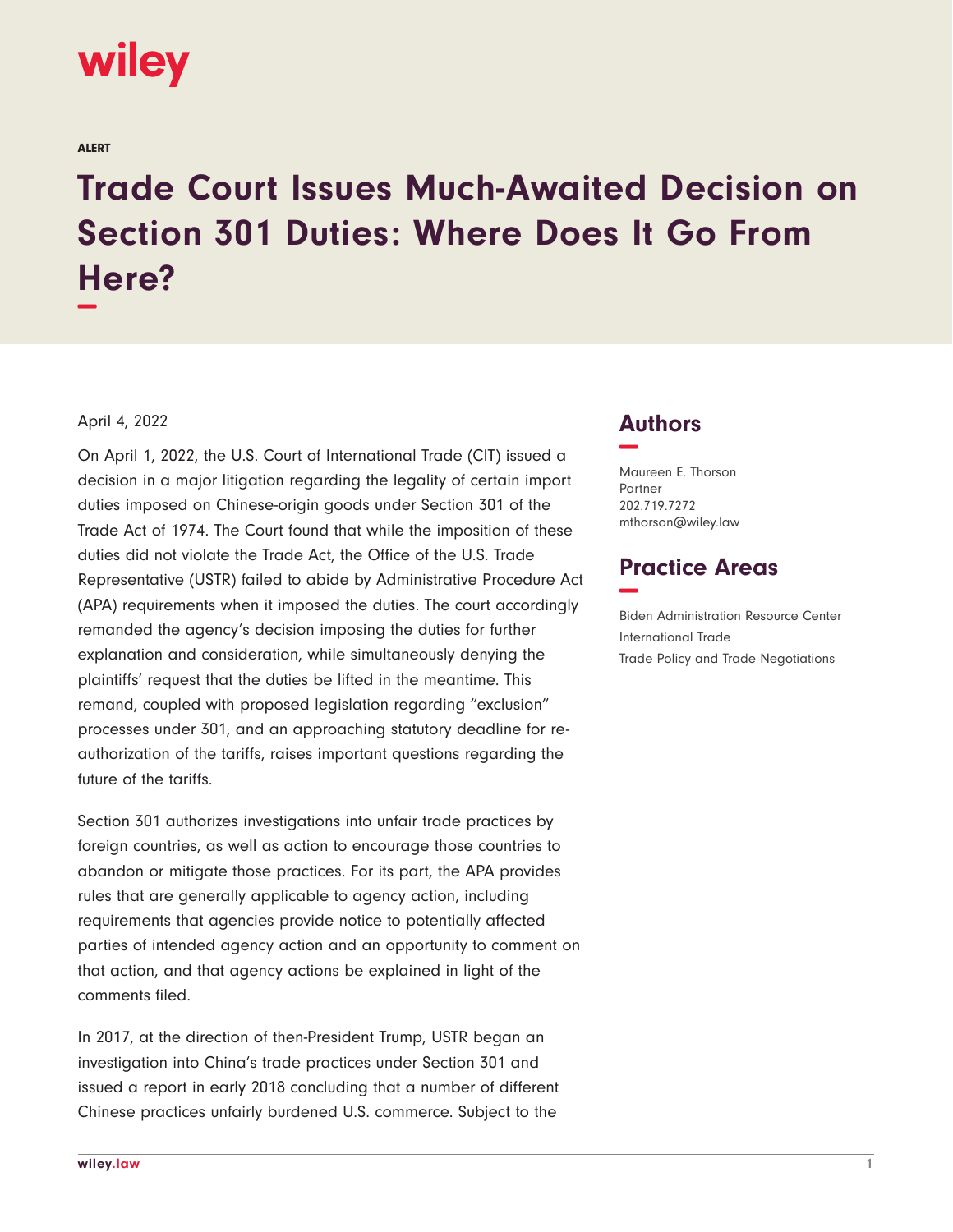President's direction, USTR imposed Section 301 tariffs ranging from 7.5% - 25% on four successive rounds of Chinese products between July 6, 2018 and September 1, 2019.

These duties went largely unchallenged until late in 2020, when importers of flooring tiles filed a suit at the CIT arguing that the third and fourth rounds of tariffs violated the plain terms of the Section 301 statute, because (1) the tariffs were imposed beyond the time permitted by the statute for the Government to take action with relation to USTR's investigation and report, and (2) did not satisfy the statutory requirements for modifications to pre-existing actions. The importers also alleged that USTR violated the APA when it imposed the third and fourth rounds of tariffs by failing to provide sufficient opportunity for affected importers to comment on USTR's proposals to impose the tariffs, and by failing to properly explain its consideration of the comments it received on the proposals. As of the date of the court's opinion, this initial suit had spawned nearly 4,000 identical challenges from other importers.

In its opinion, the CIT:

- Rejected the Government's arguments that the plaintiffs' challenges were non-justiciable, either because the tariffs represented "unreviewable presidential action" or a "political question" beyond the scope of judicial review;
- Rejected the plaintiffs' claim that the third and fourth rounds of tariffs were untimely and that USTR exceeded its statutory authority to "modify" existing 301-related actions when it imposed the third and fourth rounds of tariffs;
- Rejected the Government's contention that the APA's notice-and-comment requirements did not apply to the third and fourth rounds of tariffs pursuant to the "foreign affairs exception."
- Rejected the plaintiffs' claim that USTR failed to provide potentially affected importers with sufficient notice and opportunity to comment on the agency's proposed imposition of the third and fourth rounds of tariffs;
- Agreed with the plaintiffs' claim that USTR failed to adequately respond to significant issues raised by the comments filed with respect to the agency's proposed imposition of the third and fourth rounds of tariffs, in violation of Section 553(c) of the APA;
- Rejected plaintiffs' argument that the third and fourth rounds of duties should be lifted pending further explanation by USTR of its consideration of the comments filed; and
- Granted the Government's motion to supplement the administrative record to include certain documents dated prior to the imposition of the third and fourth rounds of tariffs, but denying the motion as to a report post-dating the third round of tariffs.

The CIT's decision directs USTR to file remand results by June 30, 2022, reconsidering or further explaining its imposition of the third and fourth rounds of tariffs in light of the significant issues raised in the comments filed with the agency. The decision does not compel the agency to make any changes to the tariffs, though it permits the agency to make changes if it desires. Rather, it requires the agency only to adduce sufficient explanation of its consideration of the comments to show that it has complied with its duties under the APA.